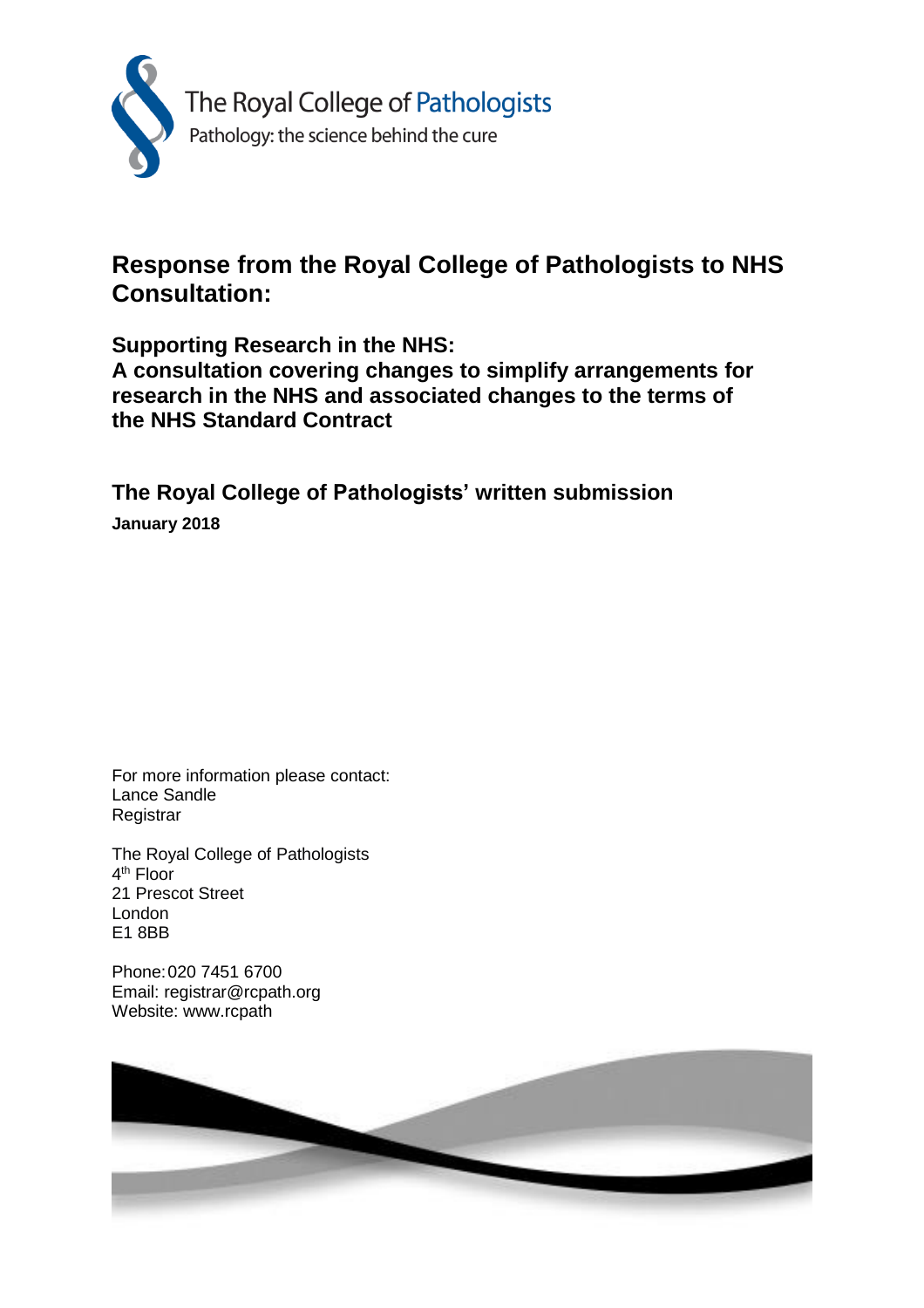# **1 About the Royal College of Pathologists**

1.1 The Royal College of Pathologists (RCPath) is a professional membership organisation with charitable status. It is committed to setting and maintaining professional standards and to promoting excellence in the teaching and practice of pathology. Pathology is the science at the heart of modern medicine and is involved in 70 per cent of all diagnoses made within the National Health Service. The College aims to advance the science and practice of pathology, to provide public education, to promote research in pathology and to disseminate the results. We have over 10,000 members across 20 specialties working in hospital laboratories, universities and industry worldwide to diagnose, treat and prevent illness.

1.2 The Royal College of Pathologists response reflects comments made by Fellows of the Research committee.

# **2 Response**

# **2.1 Summary**

At the end there are really one or two questions with major choices. There is a lot of paperwork but it is mainly about how NHS England, The Department of Health and the Health Research Authority (HRA), working together, will implement changes to simplify NHS research proposals to:

- Manage excess treatment costs better
- Further improve commercial clinical research set-up and reporting

Excess treatment costs are the difference between the NHS Treatment Costs and the cost of the standard treatment is referred to as the NHS Excess Treatment Costs.' They propose three changes to help with ETCs:

1. Partnering with the 15 Local Clinical Research Networks (LCRNs) to help manage the ETC process on behalf of their local Clinical Commissioning Groups (CCGs),

2. Establishing a more rapid, standardised process for ETCs associated with specialised commissioning

3. Setting a minimum threshold under which ETCs will need to be absorbed by providers participating in studies.

## **Question 1: There are a few straightforward questions about these changes Do you agree with the six design principles we have used to develop our proposals?**

**These are on page and are Capability, Consistency, Cost neutrality, Simplicity, Single point of access, transparency –**

All agreed these seem very reasonable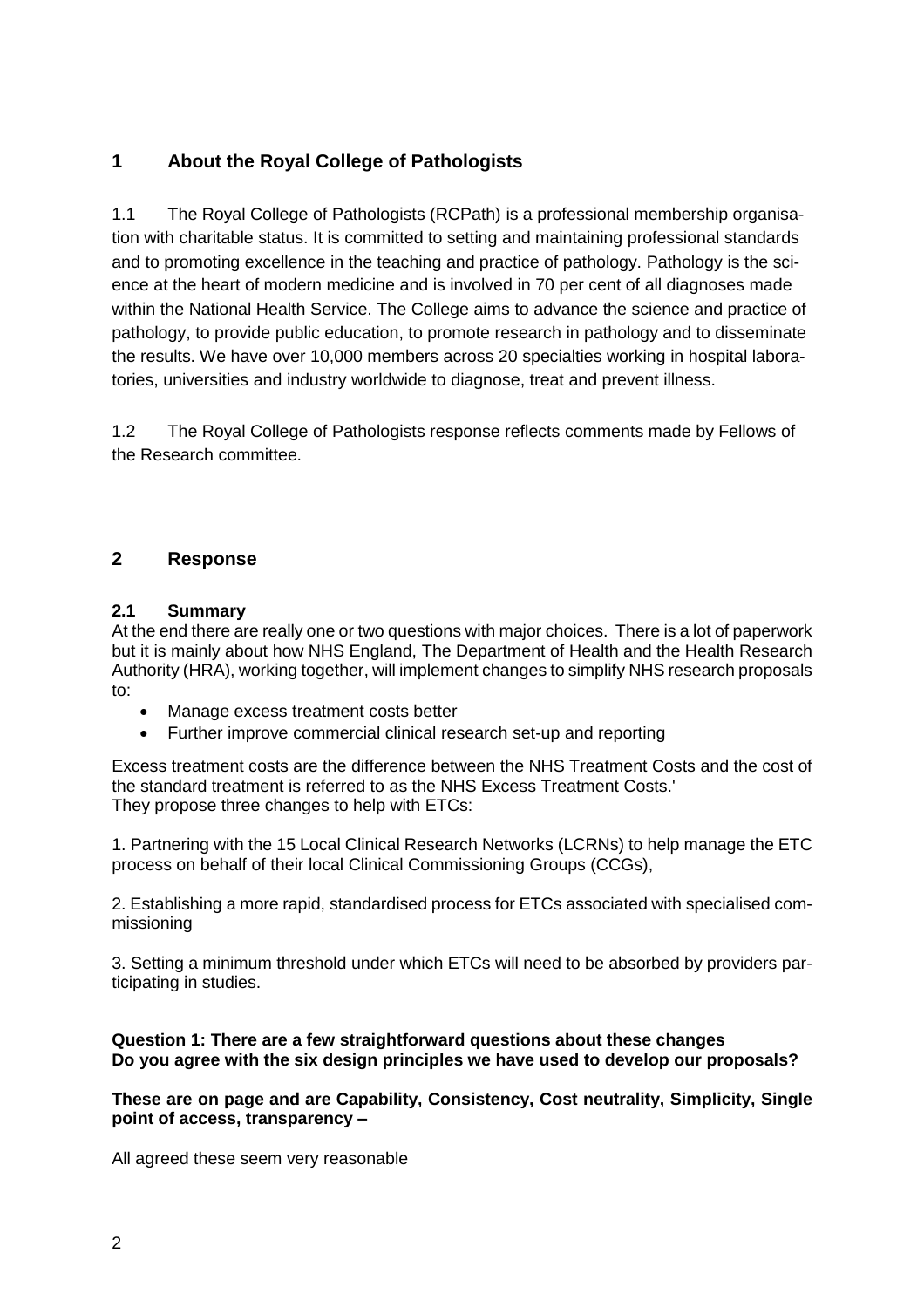Partnering with 15 NIHR Local Clinical Research Networks (LCRNs) to help manage the ETC process on behalf of their local CCGs

#### **Do you agree that ETCs will be better coordinated by LCRNs at sub regional level with a single point of contact rather than managed by CCGs individually? (Y/N/ Please comment)**

There was agreement that ETCs will be better coordinated by LCRNs at sub regional level but some reservations about different activity in Local Clinical Research Networks across the country. There should ideally be sufficient support and monitoring to enable Local Clinical Research Networks to perform these roles.

#### **Do you agree that pooling risk across the 15 LCRNs to manage annual variation in ETCs would be an appropriate approach? (Y/N/ Please comment) Yes seems entirely sensible**

All agreed

#### **Will the proposals outlined work for both single site and multi-site studies? (Y/N/Please comment)**

All agreed

Establishing a more rapid, standardised process for ETCs associated with specialised commissioning

#### **Do you agree with the proposal to strengthen the process for specialised services? (Y/N/Please comment)**

All agreed

#### **Do you agree that applications that fall below the proposed minimum threshold would not be considered by NHS England? (Y/N/Please comment)**

All agreed

But some comments. Will sufficient local monies be made available to fund expected ETCs given projected level of funding of clinical work by Research Council and Charities and the clinical research to accompany local audits, surveys and mandated quality improvement schemes?

## **Are there any additional comments to add to the specialised services proposals?**

#### **There were many comments about specialist services**

**1) The threshold for ETCs:** There are other problems with specialist assays. Having a reasonable threshold per patient of say £100 would allow some specialist assays to be undertaken in studies under the threshold for ETC.

On main routine systems problem is often new generation expensive assays- eg BNP for heart failure or cardiac problems; pre-eclampsia markers. These are simply unaffordable for large scale use. So we lack data on many core groups in the NHS. For example, work on major policy papers such as a NICE guideline lacked basic systematic cross-sectional OPD data and data had to be taken from overseas studies and so other populations.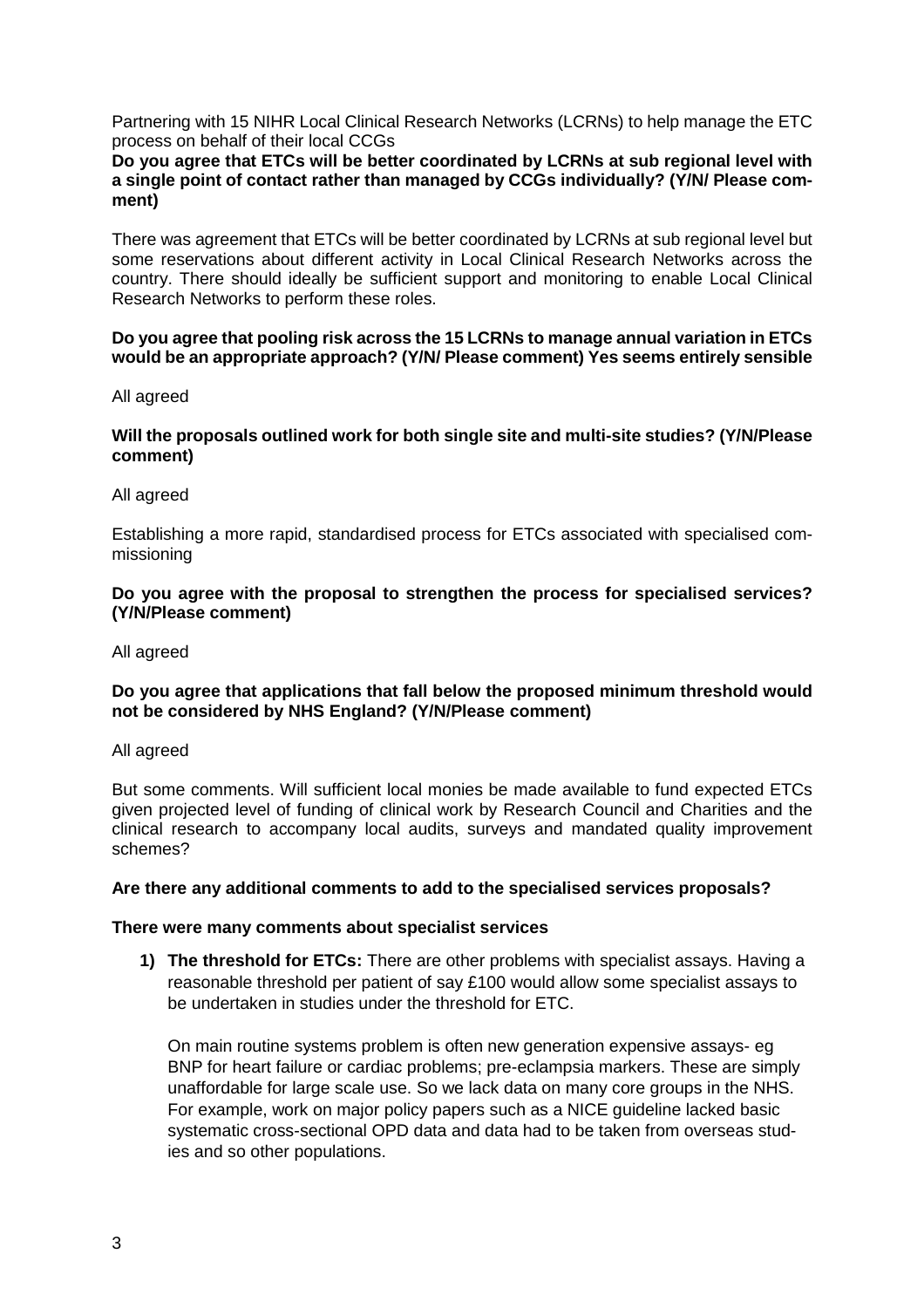# **2) Recompensing these is a real issue.**

- (a) It is felt that often costs on studies are not made explicit and sometimes simply absorbed into routine work. Histopathology may be difficult to cost but pathologists time and lab time should be recognised in the funding scheme. Even if agreed the money sometimes does not reach the laboratory but are absorbed into the Trust budgets.
- (b) At the moment there is difficult getting recompense for small studies and it is felt that in some cases local R&D departments add to delays in starting or agreeing work.

## **Question 2: Setting a minimum threshold under which ETCs will be absorbed by providers participating in research studies**

## **So the question is what option is best to absorb costs by providers that would be best for the overall community**

## **1. It may be just a small amount per participant (£60 they suggest)**

There was agreement that this is the best option but needs to be a higher figure - say £100 to allow funding of laboratory tests for approved studies including observational studies.

## **2. a fixed amount per Trust (adjusted for Trust income)**

No. Generally thought that was large variation in research participation and fixed amount per Trust would discourage large teaching hospital centres or lab hubs at DGHs- they could suffer too. Furthermore, there is no guarantee that this funding would find its way to the laboratories or researchers.

#### **3. a fixed amount per Trust**

No. Generally thought that was large variation in research participation and fixed amount per Trust would discourage large teaching hospital centres or lab hubs at DGHs

#### **4. a fixed amount per study - say £2000.**

No – larger scale studies should be encouraged.

#### **Any preference for 1/2/3/4?**

Option 1

## **Question 2**

The second series of question asks **'What is the best option for costing NHS provider participation in commercial research?'**

**Option #1 – National, binding coordination of contract values**

**For multi-site studies:** national co-ordination to avoid re-negotiation and protracted delays by local R&D Depts and to ensure consistency. There should be clear guidance and monitoring of the processes and time to completion to ensure any new system is performing better in terms of speed than the current systems.

#### **Option #2 – First/lead site setting of contract values, with MFF adjustment**

**For single site studies:** the lead site is best placed to do this as researchers know the people they have to deal with. Lead sites often use competitive bids for additional laboratory and clinical services and have a clear responsibility from funders to get costs right and incentive to produce good work. It was felt that national centres might well add to delays and provide little added value.